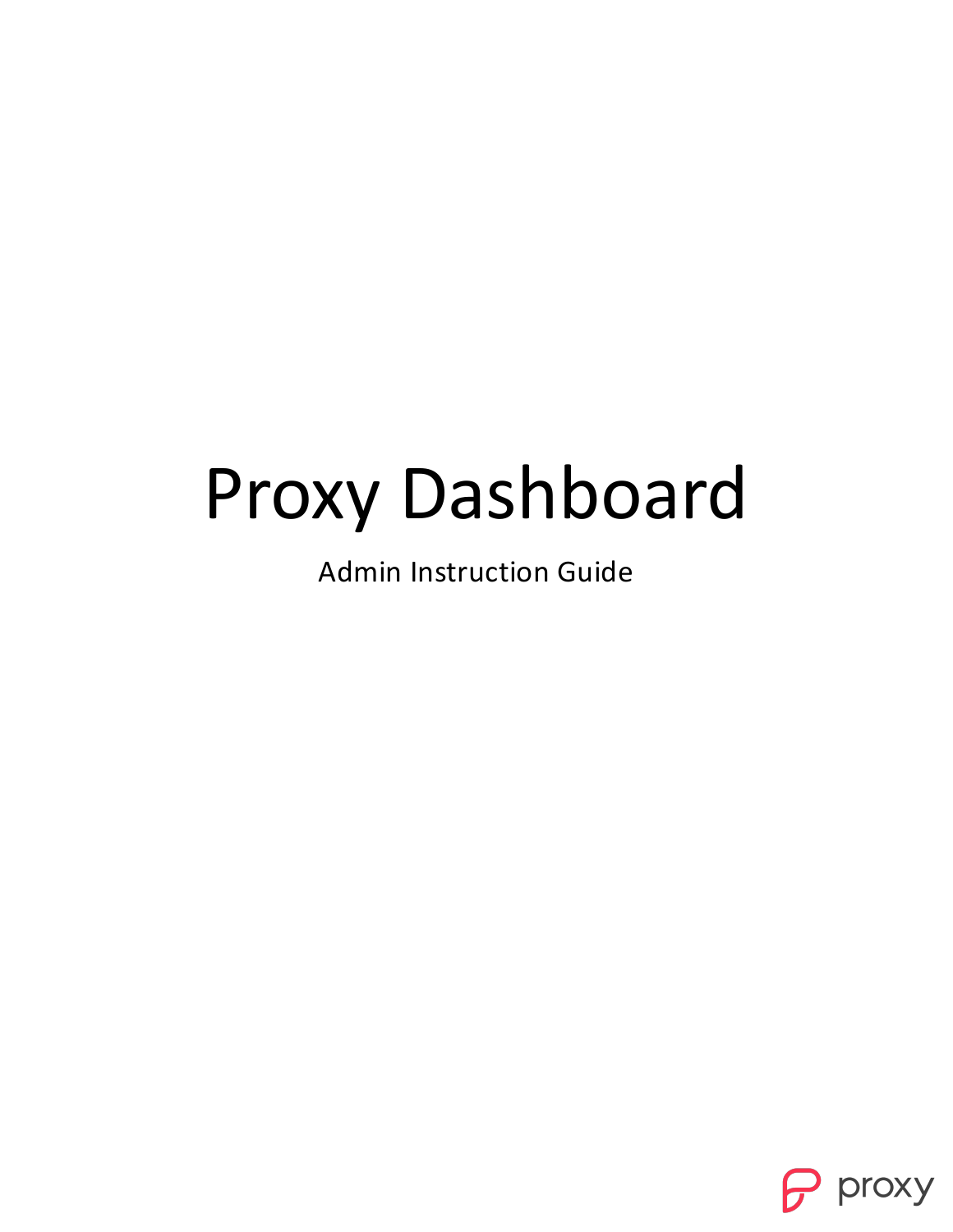# **Proxy Dashboard**

The Proxy Dashboard is a browser-based applicated that enables administrators to:

# **Manage Organizations**

- Create/Add an organization(s)
- Edit an organization(s) name
- Set default organization RFID credentials
- Assign organization administrators
- Edit your personal account first and last name
- Change your personal account photo
- Switch between organizations that you manage

# **Manage Groups**

- Create new group(s)
- Add members to group(s)
- Create new permissions for your access point: add and remove restrictions
- Set permissions based on specific access points and time periods (for example, create a "Cleaning Crew" group that is permitted access to the front door on Mondays and Wednesdays from 5 pm - 7 pm)
- Create, remove and delegate group admin

# **Manage Users**

- Invite colleagues
- Resend Invitation
- Search for users
- View a summary of users in your organization
- Remove user from organization
- Ability to use default org credentials

# **Manage Access Points & Permissions**

- Create new access points set credentials, set time zone, change access point settings such as setting auto unlock and the access range
- Assign a photo for the access point
- Assign a group to an access point
- Assign people to the access point
- Create, remove and delegate access point admins
- View access points and associate logs tracking user activity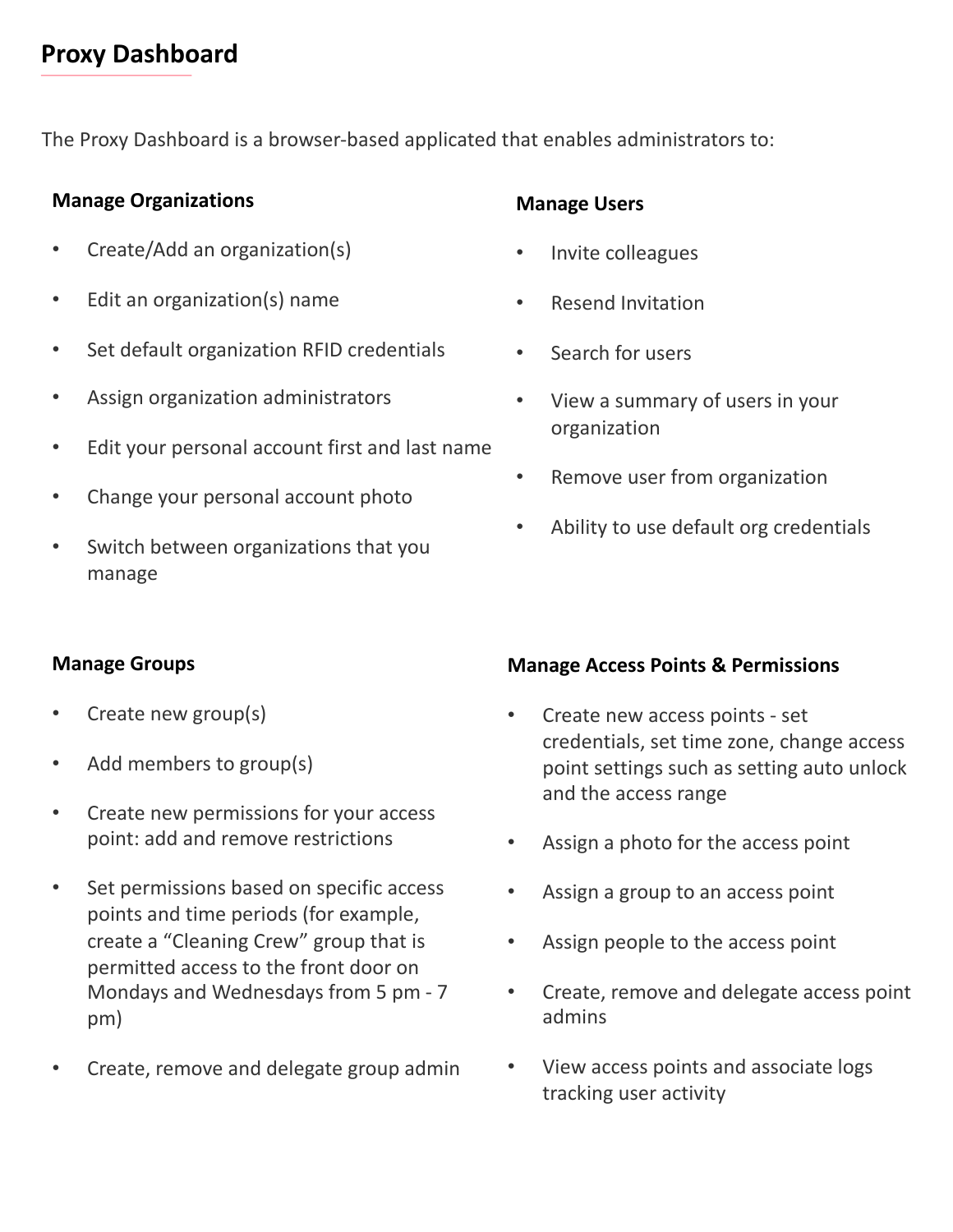# **Proxy Dashboard –** Getting Started

1 **Login to the dashboard.** If you are an admin for Proxy Dashboard with an existing organization, use the following steps to log in.

Visit:

[https://dashboard.proxy.com.](https://dashboard.proxy.com/)

Enter your registered email and click "Verify email".

You'll receive a verification code to your registered email. Enter the code and click "Next".

# Part 1: Site Set Up

**Creating Groups (Global).**

2

On the landing page of the Dashboard, select "All People" fom the left panel.

In the next window select the "Create global group" button. Name the new global group and add users.

### **Creating Groups (Site).**

On the landing page of the Dashboard under Services, click "Proxy Access" in the top left corner to go to a Site View.

In the Site View of the Dashboard, select the site within which you want to create a new group of users.

Select "People" from the left panel.

Select the "Create group" button.

Give a name to the new site group and add users to it.

### **Adding a User**

1

Once logged in to the Dashboard, select "All People" from the left menu.

Click the red "Add People" button at the top right of the page.

Click "Invite People". You can also import via a CSV.

Add the user email on the pop up. You may enter multiple email addresses to invite more than one person.

Select the Global Group for this person on the pop up.

Click the red "Add x people globally" button.

2

**Resending Invitations** Log in to the Proxy Dashboard

Part 2: User Management

Select "All People" from the left menu.

Click the "Pending" tab.

In the "Status" column, hover over the "Pending" button and the envelope icon will turn red. Click the red envelope to resend the invite.

3

3

**Suspend or Delete a User** Log in to the Proxy Dashboard.

Select "All People" from the left menu.

Hover over the user and click the "..." that appear at the right of the screen.

Select either "suspend user" or "delete forever".